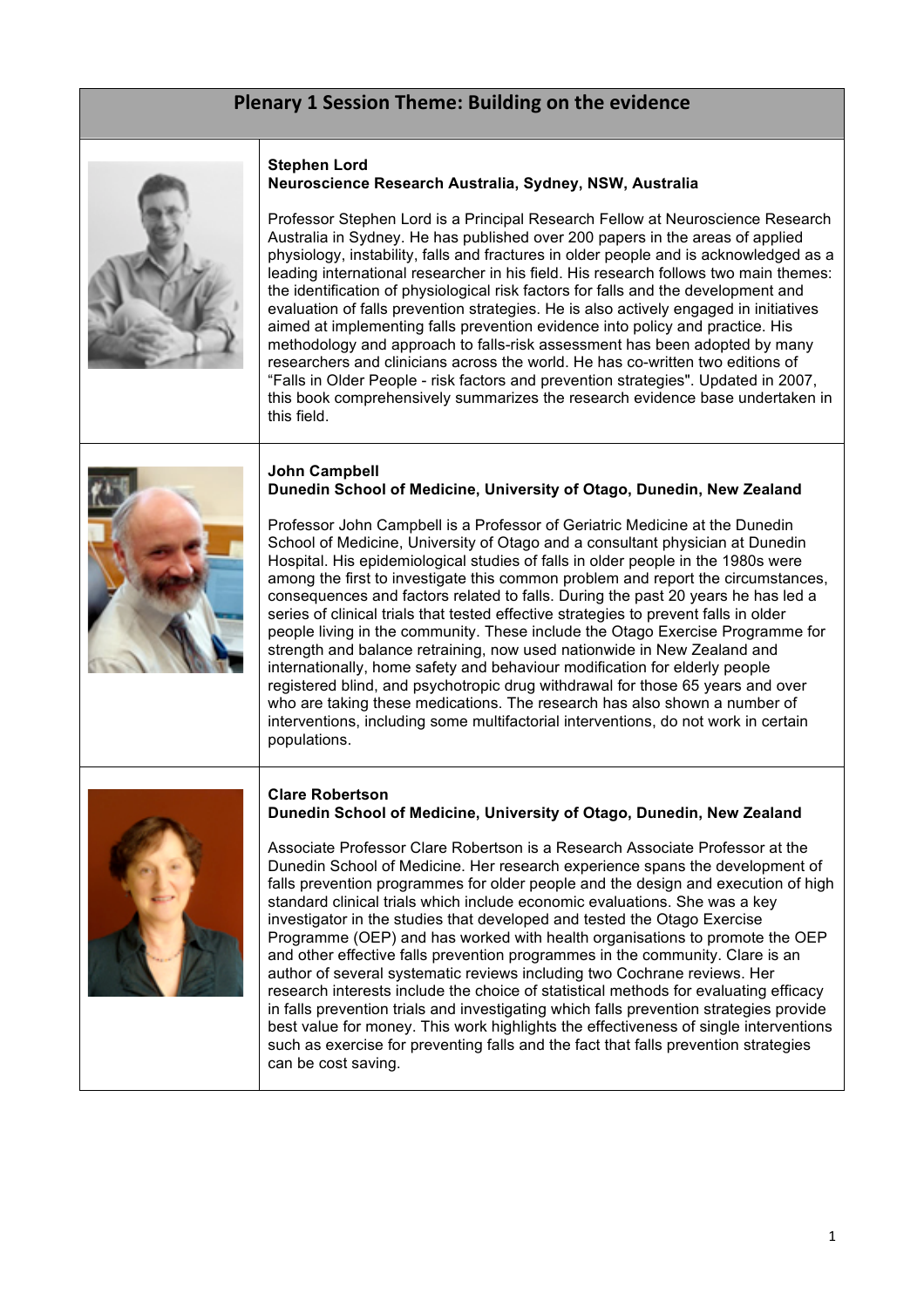

#### **Ngaire Kerse School of Population Health, University of Auckland, Auckland, New Zealand**

Professor Ngaire Kerse is a GP academic at the University of Auckland who runs a programme of research aimed at maximizing Health for Older People. Her PhD was from the University of Melbourne where she showed that a health promotion programme for GPs can improve outcomes for older patients. This followed a clinical fellowship in geriatric medicine at the University of Pennsylvania. In 2002 Ngaire was awarded a Harkness Fellowship in Health Care Policy and Practice from the Commonwealth Fund. She has been in Auckland for a decade building teams of researchers and working with the local and national bodies to improve the lot of the older person, including promoting strategies aimed at preventing falls in residential care facilities.

# **HORSE HAIRS, SMOKE PAPER, PULLEYS, SLIDE RULES AND MUSEUMS: THE HISTORY OF FALLS PREVENTION RESEARCH 1836–1960**

# **Lord SR**

*Neuroscience Research Australia, Sydney, NSW, Australia*

In 1960, Joseph Sheldon published his classic paper on the natural history of falls in old age, marking the commencement of research into risk factors for falls and fall prevention strategies. However, much previous research had been undertaken on the physiological systems that contribute to our ability to stand and walk, and the age-related changes that occur within these systems. This presentation will give an overview of the research that addressed age-related changes in vision, lower limb sensation, vestibular sense, muscle strength, reaction time, balance and gait that commenced in the 19<sup>th</sup> century and continued up until Sheldon's seminal paper. It will describe the technologies and procedures of assessing physiological functioning in this period and give a summary of the main findings that provided the framework for subsequent fall prevention research.

# **MODERN CONCEPTS AND MODELS FOR FALL PREVENTION**

### **Campbell AJ**

*Dunedin School of Medicine, University of Otago, Dunedin, New Zealand*

Falls are a consequence. They are a consequence of ageing and disease, present and former lifestyle, demands and support, attitude and personality. As with the other complex consequences common in older people, such as delirium, incontinence and frailty, falls do not result from a demonstrable pathological process. It was not until the early 1950s that these complex age associated consequences were recognised as being of clinical importance and warranting scientific study.

Initial studies explored the epidemiology of falls – their frequency, times and place of occurrence and outcomes. The seminal study by Sheldon<sup>1</sup> provided a classification of falls based on the circumstances of the fall. A fall syndrome described in this early work is the "drop attack". This is a term that has fallen into disuse but describes a particular type of fall that would warrant further investigation, particularly of knee stability and proximal lower limb muscle strength and response.

It was recognised that although the circumstances of the fall may be important the circumstances of the faller were even more important. In the 1970s initially retrospective and then prospective studies identified risk factors for falls.

Risk factors fell into two groups. There were risk factors that identified the person's future risk of falls, such as having had a previous fall, and risk factors that not only identified risk but were also considered to be causative. Clinical conditions, physiological functions, pharmaceuticals, home and social circumstances were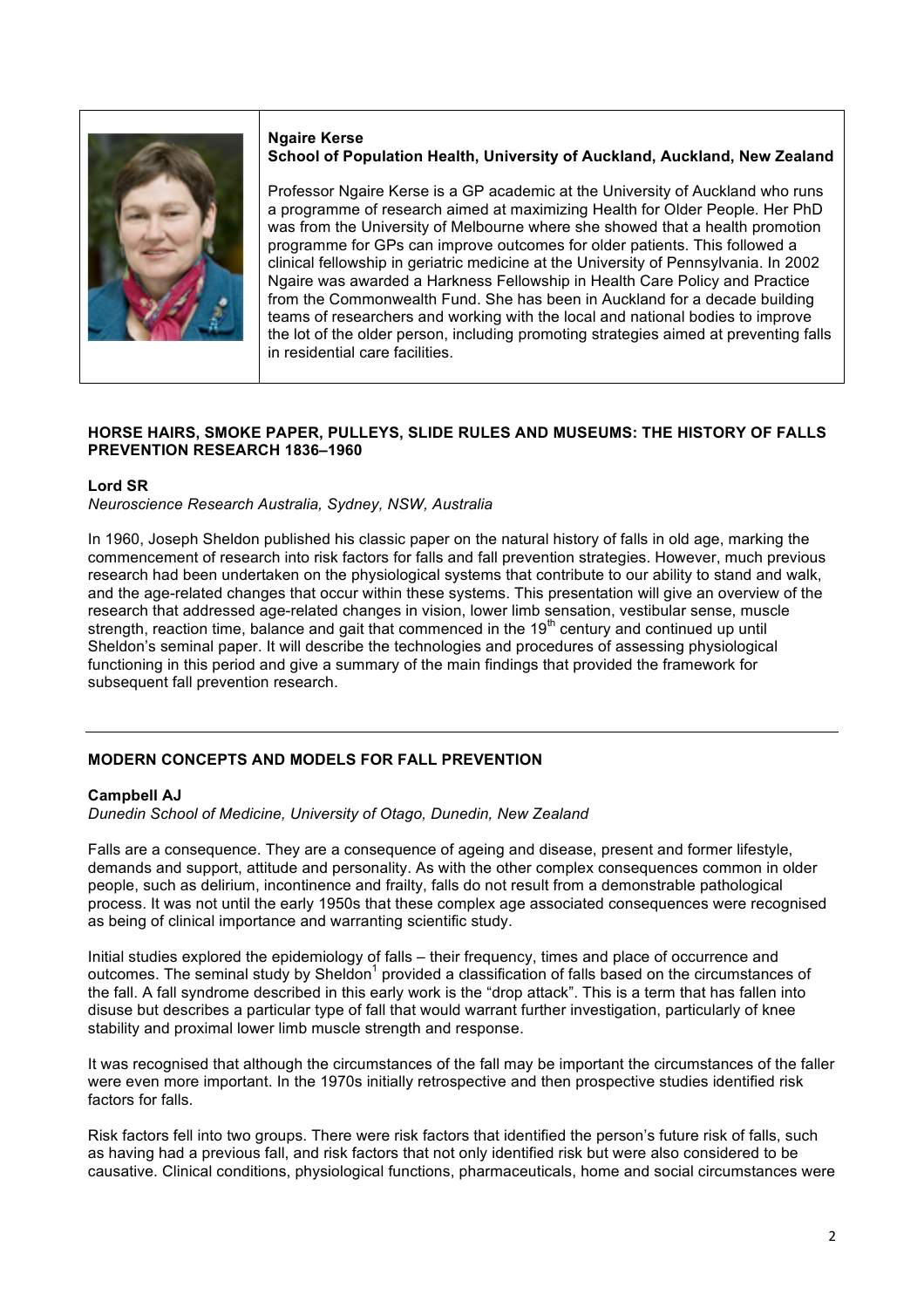identified as potentially alterable, causative risk factors. Causative risk factors open up possibilities for interventions that lower the likelihood of falling.

Predictive risk factors should enable clinicians to identify those at risk for either preventive programmes or special supervision. The difficulty of identifying those at risk, especially in the complex settings of a nursing home or hospital ward, is that the fall risk is so high and the risk factors so common that there is always a very difficult trade off between sensitivity and specificity. Targeting interventions to those at particularly high risk will still result in many falls occurring in those at lower, but still considerable, risk.

Intervention trials based on identified and potentially remediable risk factors followed in the 1990s. Initially these were largely community based studies but more recently successful trials have been conducted in institutional settings. The successful interventions have been taken through to nationally funded fall prevention programmes. Those interventions which should have worked but didn't have often added to our understanding of those human factors which affect acceptability and participation.

A number of other areas of study have followed from the successful fall prevention strategies: studies of acceptability and adherence, cost benefit analysis, investigation of secondary gains in cognition and survival and psychosocial gains.

In his 1960 paper Sheldon considered that because falls were so commonplace and were considered an inevitable aspect of ageing they had been "deprived of the exercise of curiosity". The curiosity of the last 50 years has resulted in practical fall prevention programmes that decrease falls and injury and, most important, maintain independent living. In the next 10 years our energy is needed to establish community wide programmes acceptable to older people.

### **Reference**

1. Sheldon JH. On the natural history of falls in old age. BMJ 1960;I2:1685-90.

# **FALLS PREVENTION STRATEGIES FOR COMMUNITY LIVING OLDER PEOPLE**

### **Robertson MC**

*Dunedin School of Medicine, University of Otago, Dunedin, New Zealand*

It is now well established that falls can be prevented in older people living in the community. The first randomised controlled trial to show a significant reduction in falls was reported in 1994, using a home based multifactorial intervention. This trial was one of the eight Frailty and Injuries: Cooperative Studies of Intervention Techniques (FICSIT) trials in the US. A pre-planned meta-analysis showed that exercise was effective in reducing falls, particularly the exercise programmes that addressed balance.

These early messages have been endorsed and become clearer with the rapid growth of intervention trials. The latest Cochrane review of falls prevention interventions in the community published last year included 111 randomised controlled trials (with over 55,000 participants) and we have around 30 trials already to add for the next update. One gap in current research is that most trials have excluded those with cognitive impairment; this group of the older population is at high risk of falling.

Effective single factor interventions include:

- Exercise programmes (home based strength and balance retraining, multicomponent group exercise classes, tai chi)
- Gradual withdrawal of psychotropic medication
- A prescribing modification programme
- Pacemakers in people with carotid sinus hypersensitivity
- First eye cataract surgery
- Provision of single lens glasses for wearers of multifocal glasses who take part in regular outdoor activities
- Home safety assessment and modification in previous fallers recently discharged from hospital and people with impaired vision.

Assessment and multifactorial intervention using the appropriate combination of single interventions is the recommended approach for an individual patient at high risk of falling. However for widespread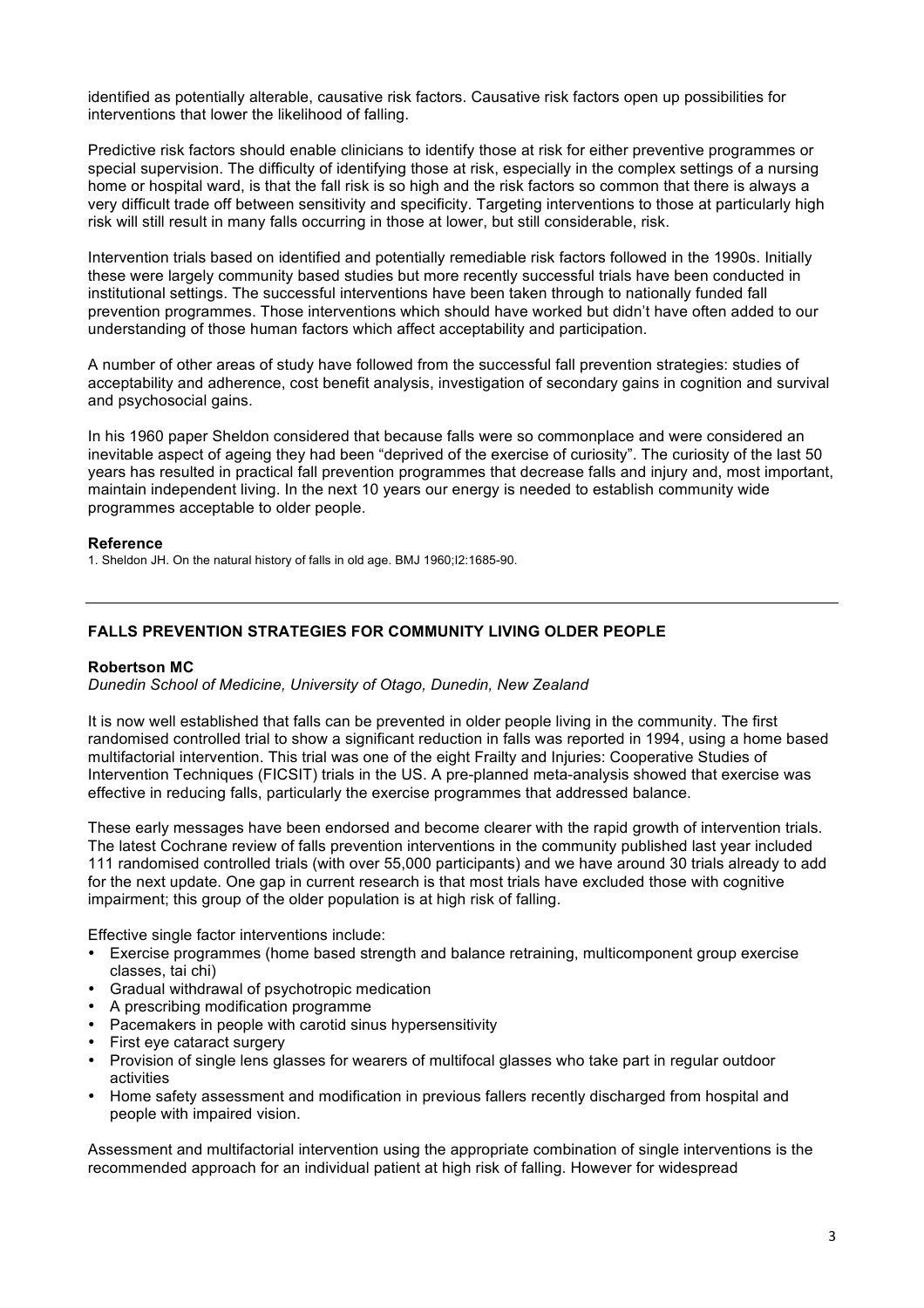dissemination, a single factor programme is likely to cost less to deliver and therefore make more efficient use of resources because the health outcomes are similar.

There is some evidence that falls prevention strategies can be cost saving to the health system, but only 10 controlled trials have reported a comprehensive economic evaluation as part of the trial. Information on the relative cost effectiveness of the effective falls prevention programmes is essential for decision making.

Much of the successful research has come from Australia and New Zealand and both countries have been enthusiastic about addressing falls prevention in the community. However barriers to widespread and coordinated dissemination of proven strategies remain an issue. We need to present decision makers with clear evidence of the size of the problem and the potential for reducing falls and injuries, and the clear message to restrict funding to proven strategies with clear protocols. For older people themselves we should stress the benefits in maintaining independence rather than the consequences of falling.

# **FALLS PREVENTION STRATEGIES IN NURSING CARE FACILITIES**

# **Kerse NM**

*School of Population Health, University of Auckland, Auckland, New Zealand*

# **Background**

Falls in nursing care facilities and hospitals are common events that cause considerable morbidity and mortality for older people.

# **Objectives**

This presentation will discuss the many challenges of preventing falls in nursing care facilities and outline what has been found to work, and what does not based on a Cochrane review and experience from research in New Zealand.

### **Main results**

The recent Cochrane review of 41 randomised controlled trials (25,422 participants) reported that vitamin D supplementation reduced the rate of falls (rate ratio (RaR) 0.72, 95% CI 0.55 to 0.95; 4 trials, 4512 participants), but not risk of falling (risk ratio (RR) 0.98, 95% CI 0.89 to 1.09; 5 trials, 5095 participants). The results from seven trials testing supervised exercise interventions were inconsistent. This was the case too for multifactorial interventions, which overall did not significantly reduce the rate of falls (RaR 0.82, 95% CI 0.62 to 1.08; 7 trials, 2997 participants) or risk of falling (RR 0.93, 95% CI 0.86 to 1.01; 8 trials, 3271 participants). A post hoc subgroup analysis, however, indicated that where provided by a multidisciplinary team, multifactorial interventions reduced the rate of falls (RaR 0.60, 95% CI 0.51 to 0.72; 4 trials, 1651 participants) and risk of falling (RR 0.85, 95% CI 0.77 to 0.95; 5 trials, 1925 participants). No trials in New Zealand have been successful in reducing falls in nursing care facilities; these will be presented.

### **Main conclusions**

There is evidence vitamin D supplementation is effective and that multifactorial interventions may reduce falls and risk of falling in nursing care facilities. Staffing levels and health system related issues may mediate success in falls prevention in nursing care facilities.

# **FALLS AND FRACTURES IN MĀORI – TIME FOR RESEARCH**

**Kerse NM,** Dyall L, Kepa M, Hayman K *School of Population Health, University of Auckland, Auckland Te Kupenga Hauora (Māori Health), Faculty of Medical and Health Sciences, University of Auckland, Auckland* 

### **Background**

Little is known about prevalence of falls and fracture in older Māori.

### **Objectives**

To describe risk factors related to falls, physical function, falls and fracture in older Māori gathered during a feasibility study and the methods for a cohort study of older Māori.